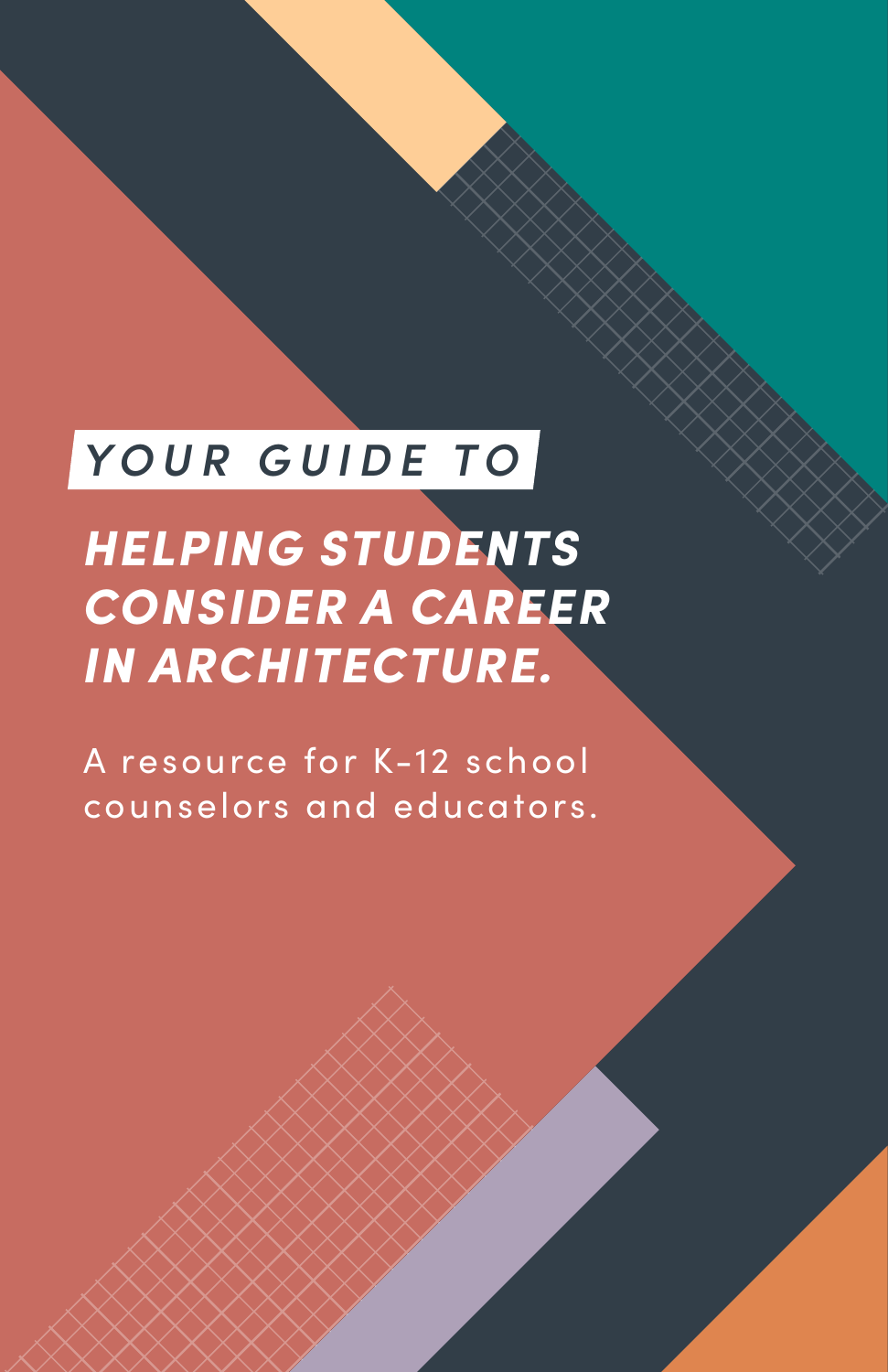

#### *WHAT IS ARCHITECTURE?*

Architecture, as a professional field of study, is the art, science, and practice of designing the built environment. The term "architecture" may also refer to the constructed elements of an environment. Built environments designed by architects impact the daily lives of much of the world's population.

#### *WHAT DOES AN ARCHITECT DO?*

An architect is a person who designs buildings and helps facilitate their construction. On behalf of a client, they prepare drawings and documents that communicate building requirements to contractors, who construct the building. While

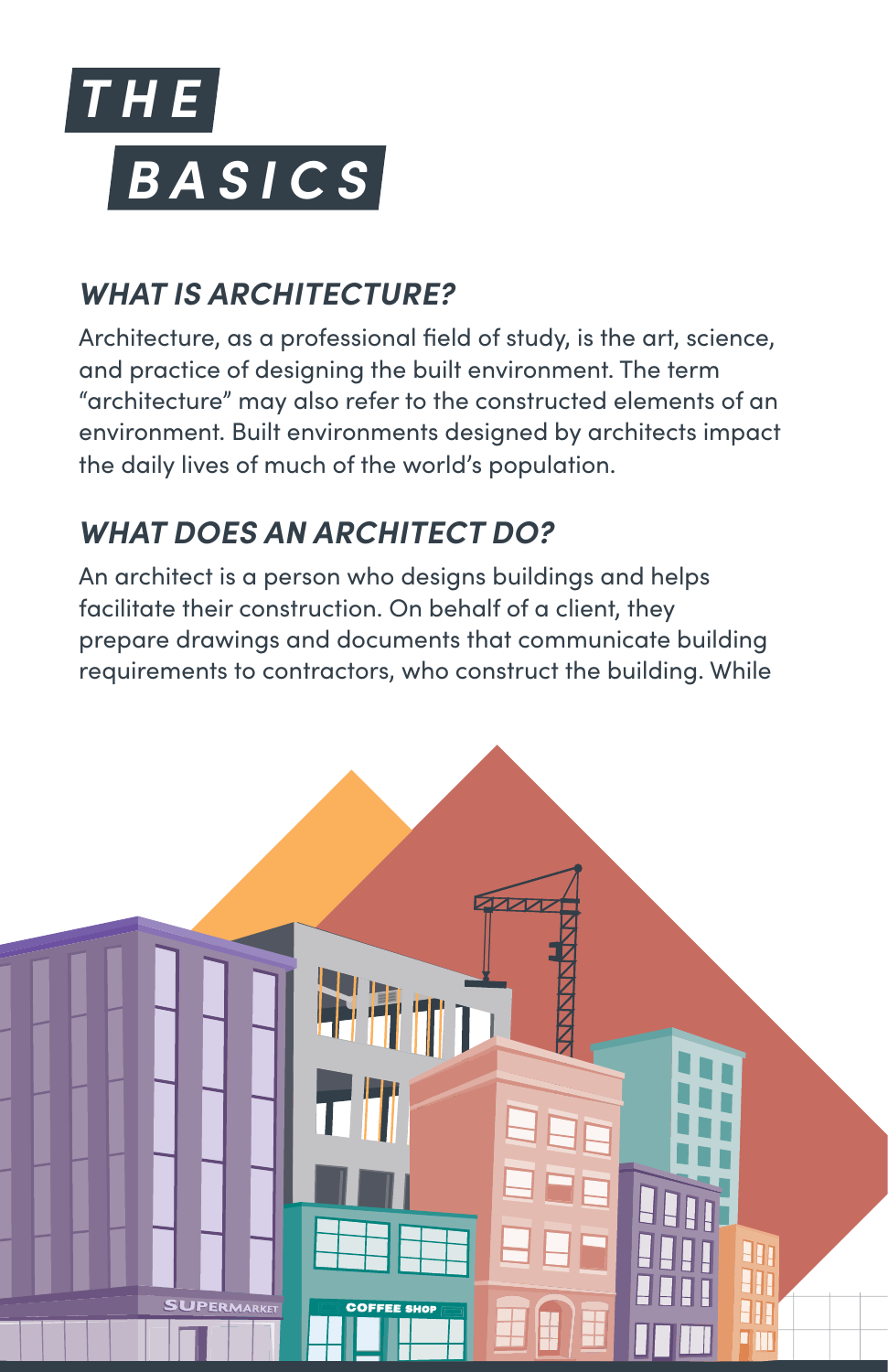the requirements vary somewhat across the United States, most buildings larger than a house or barn will require the services of an architect.

In every U.S. state and territory, the title "architect" is protected by law, and a license is needed to practice architecture. This is because architects are responsible for protecting the safety of the public, which includes all the people who might use a building or go near it. To ensure public safety and compliance with building codes, architects must earn a license by meeting requirements established by the state or territory in which they plan to practice. To become an architect in most cases, a person must earn a degree in architecture, gain experience by working for a licensed architect, and demonstrate their competency by passing a national exam.

#### *WHY ARCHITECTURE?*

From the abstract planning to the finished product, architects get to shape spaces we interact with on a daily basis. Buildings create and define our experiences, help or hinder our ability to work and learn, and keep us safe. According to the National Human Activity Pattern Survey, Americans spend an average of 87 percent of their daily lives in enclosed buildings.

Architects serve the triple role of addressing issues of aesthetic beauty, functional need, and technical aspects of construction and building safety. A career in architecture offers a wonderful opportunity to combine artistic and technical skills to create the world around us.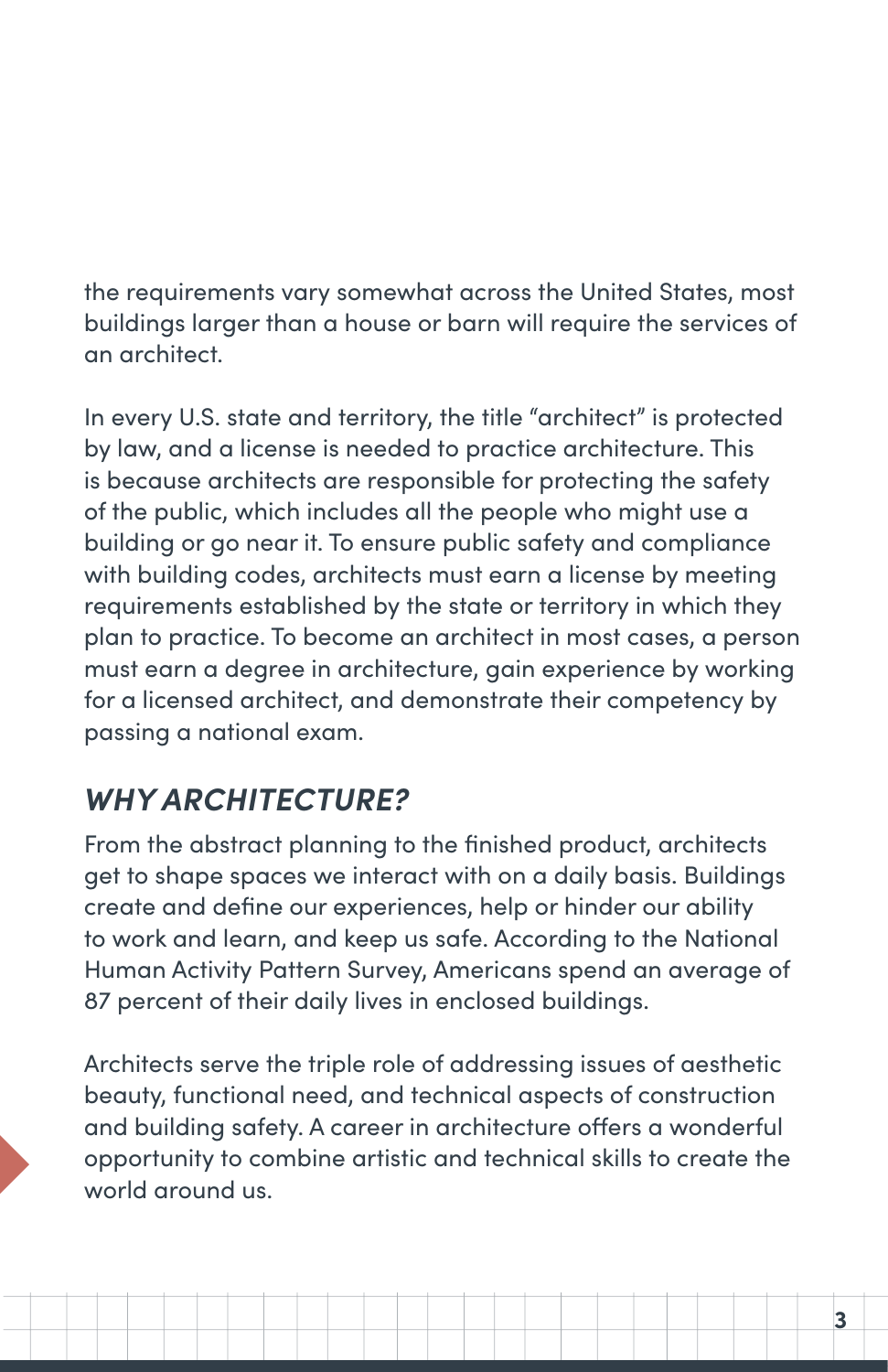# *KEY SKILLS & CHARACTERISTICS*

#### *WHO CAN BE AN ARCHITECT?*

**4**

Which students might consider a career in architecture? First, let's dispel some myths: a strength in advanced math is not required. However, most architecture programs require four years of college preparatory math for admission. Good art skills are helpful, but also not required. Ideally, students who are creative, have a propensity for critical thinking, and can follow through without giving up are well-suited for a career in architecture. Architectural education and practice require the ability to be both creative and methodical, whimsical and technical, a team leader as well as a solo thinker. A student who demonstrates well-roundedness and determination will likely succeed.

| <b>HELPFUL CHARACTERISTICS</b> | <b>NOT AS IMPORTANT</b><br><b>AS YOU MIGHT THINK</b> |
|--------------------------------|------------------------------------------------------|
| <b>PROBLEM-SOLVING</b>         | <b>MATH</b>                                          |
| <b>PERSISTENCE</b>             | <b>ART</b>                                           |
| <b>SELF-MOTIVATION</b>         | <b>DRAFTING</b>                                      |
| <b>ADAPTABILITY</b>            |                                                      |
| <b>PRECISION</b>               |                                                      |
| <b>CREATIVITY</b>              |                                                      |
| <b>LEADERSHIP</b>              |                                                      |
| <b>DILIGENCE</b>               |                                                      |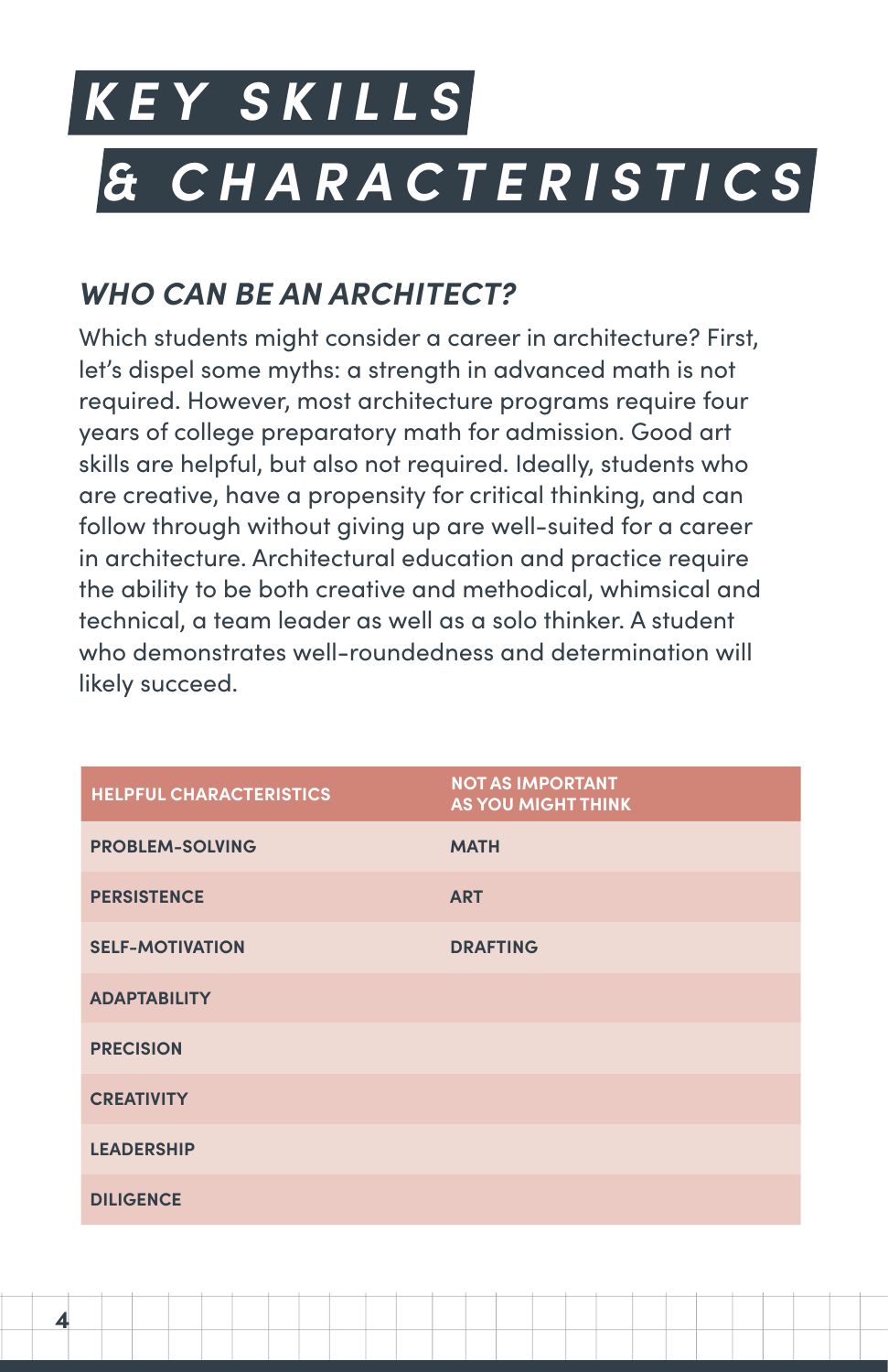#### *THE LICENSURE PATH*

Architects in the United States are granted a license to practice architecture by individual states and territories, also known as jurisdictions. There are generally three key components to earning an architecture license.

Earn a degree: Most licensing boards require a degree from a program accredited by the National Architectural Accrediting Board (NAAB) to issue a license. See "**[Choosing the Right](#page-9-0)  [Degree](#page-9-0)**" for details.

Gain experience: The Architectural Experience Program® (AXP®) provides a framework to guide students through building competency in a broad range of areas and documenting their work. Students can start reporting experience as soon as they graduate from high school.

Pass the exam: The Architect Registration Examination<sup>®</sup> (ARE<sup>®</sup>) is a multi-part test required by all licensing boards. Candidates can take the tests in any order, at any time throughout the year.

Get licensed: Once a candidate has met all of the requirements established by the licensing board where they wish to practice, they can apply for a license and officially call themselves an architect.

To learn more about the path to earning an architecture license, visit **[Destination Architect](http://www.destinationarchitect.org)**, a video-based resource from the National Council of Architectural Registration Boards (NCARB).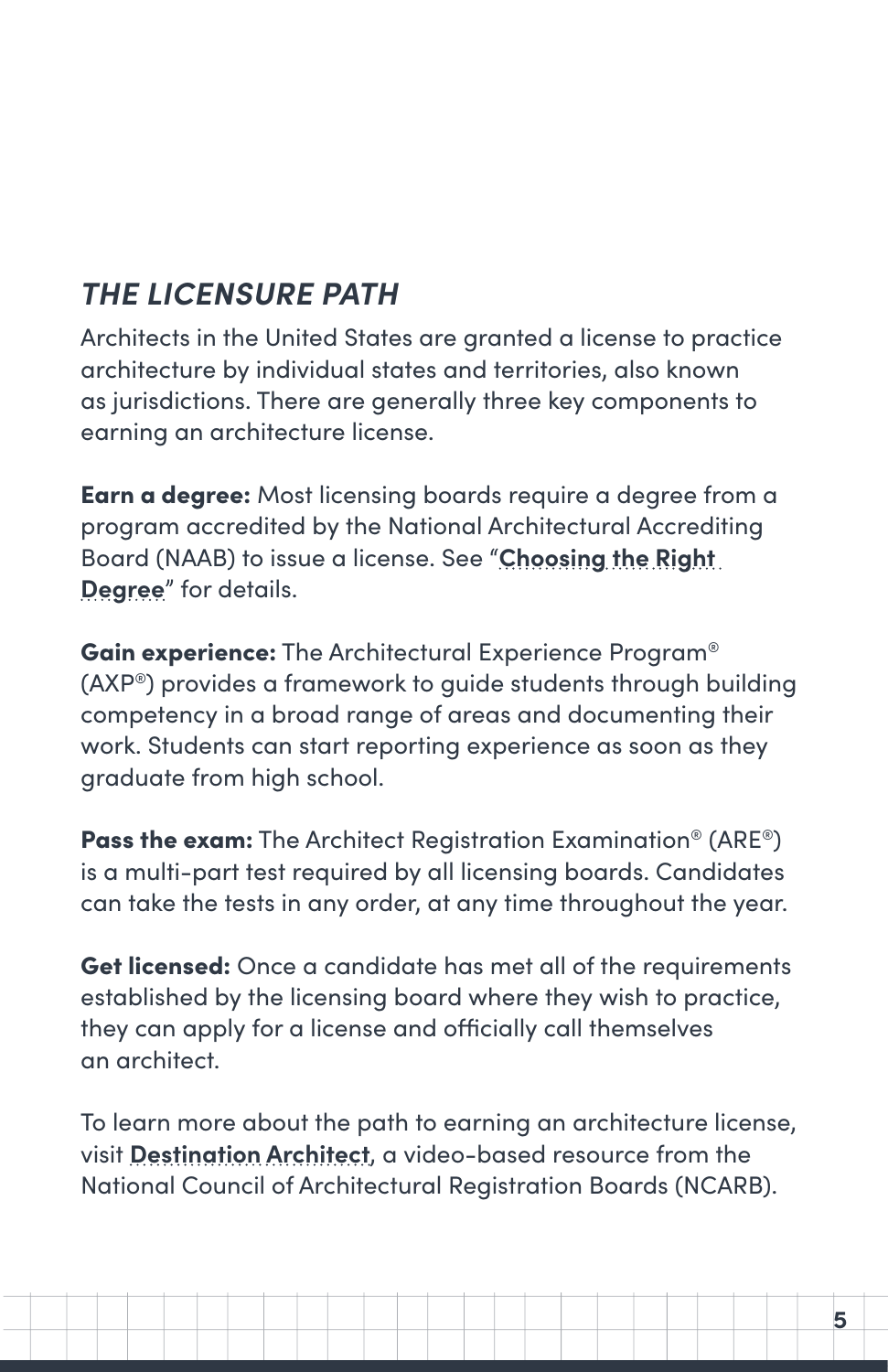# *ACADEMIC PREPARATION*

#### *ACADEMIC PREPARATION*

Students interested in architecture should take advantage of opportunities to engage in developmental activities, as well as art, science, and math-related courses in and out of school to be college and career ready. During high school, students may be able to enroll in Advanced Placement (AP) courses, which may not only lead to college credits, but can support their preparation for the rigors of college. Encourage students to research AP course(s) accepted at the college or university of their choice.

There are also a variety of **[summer programs](https://studyarchitecture.com/blog/featured/2020-summer-architecture-programs/ )** for middle and high school students—many of which are free.

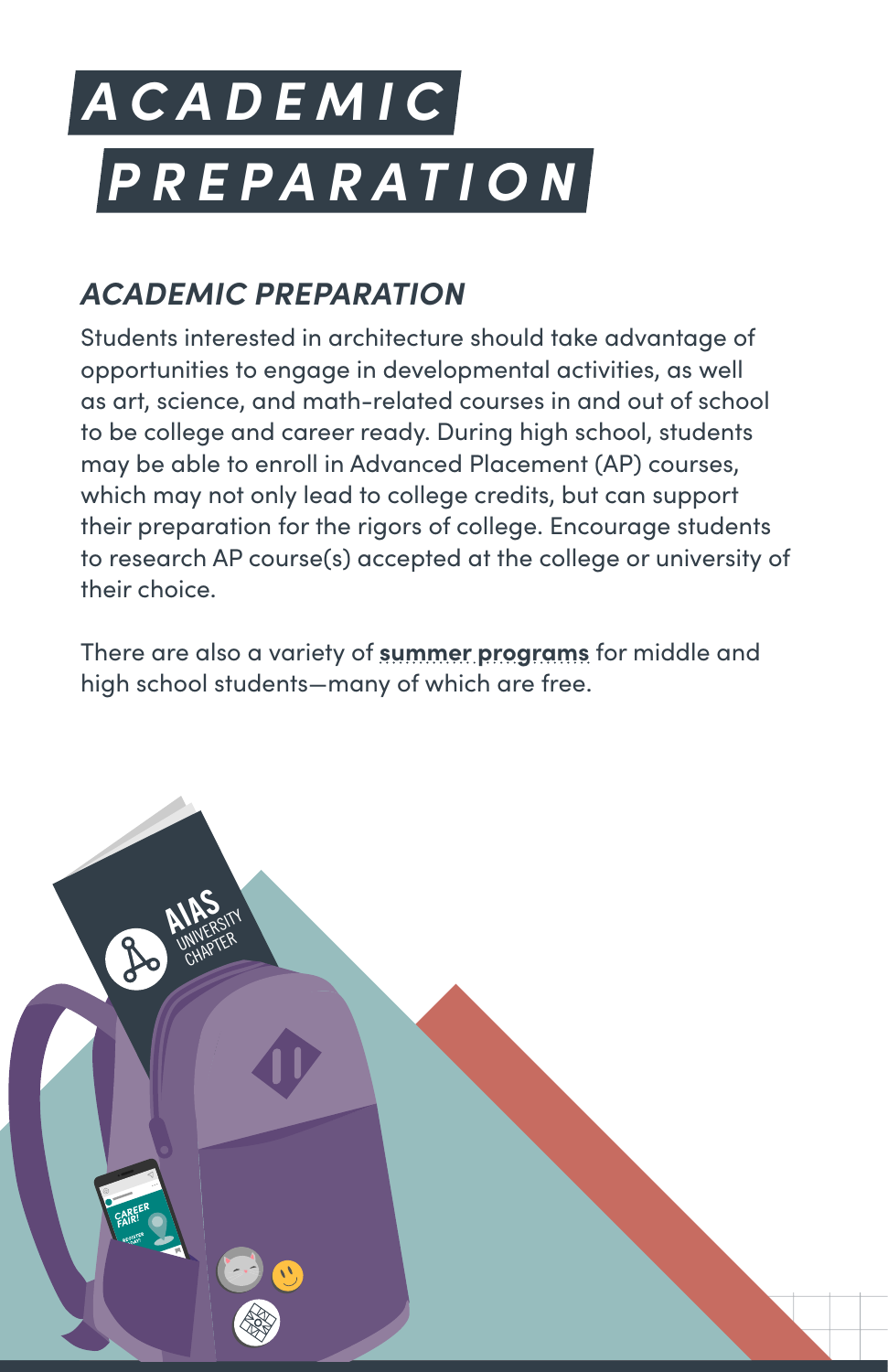### *ACADEMIC PREPARATION: ELEMENTARY SCHOOL*

#### *ACTIVITIES*

- Encourage students to engage in architecture-related activities:
	- **○** Build structures with blocks or LEGOs
	- **○** Draw or "design" a building or house
	- **○** Cut out buildings from old magazines to make a collage
- Invite an architect to attend your school's career day and talk about architecture.
- When possible, have students engage in local architecture or STEM camps at schools of architecture or your **[local American Institute of Architects](https://www.aia.org/find-chapter)  [\(AIA\) chapter](https://www.aia.org/find-chapter)**.

#### *RECOMMENDED COURSEWORK*

• In addition to core classes, encourage students to explore art and STEMrelated activities in and out of school (afterschool, summer, etc.).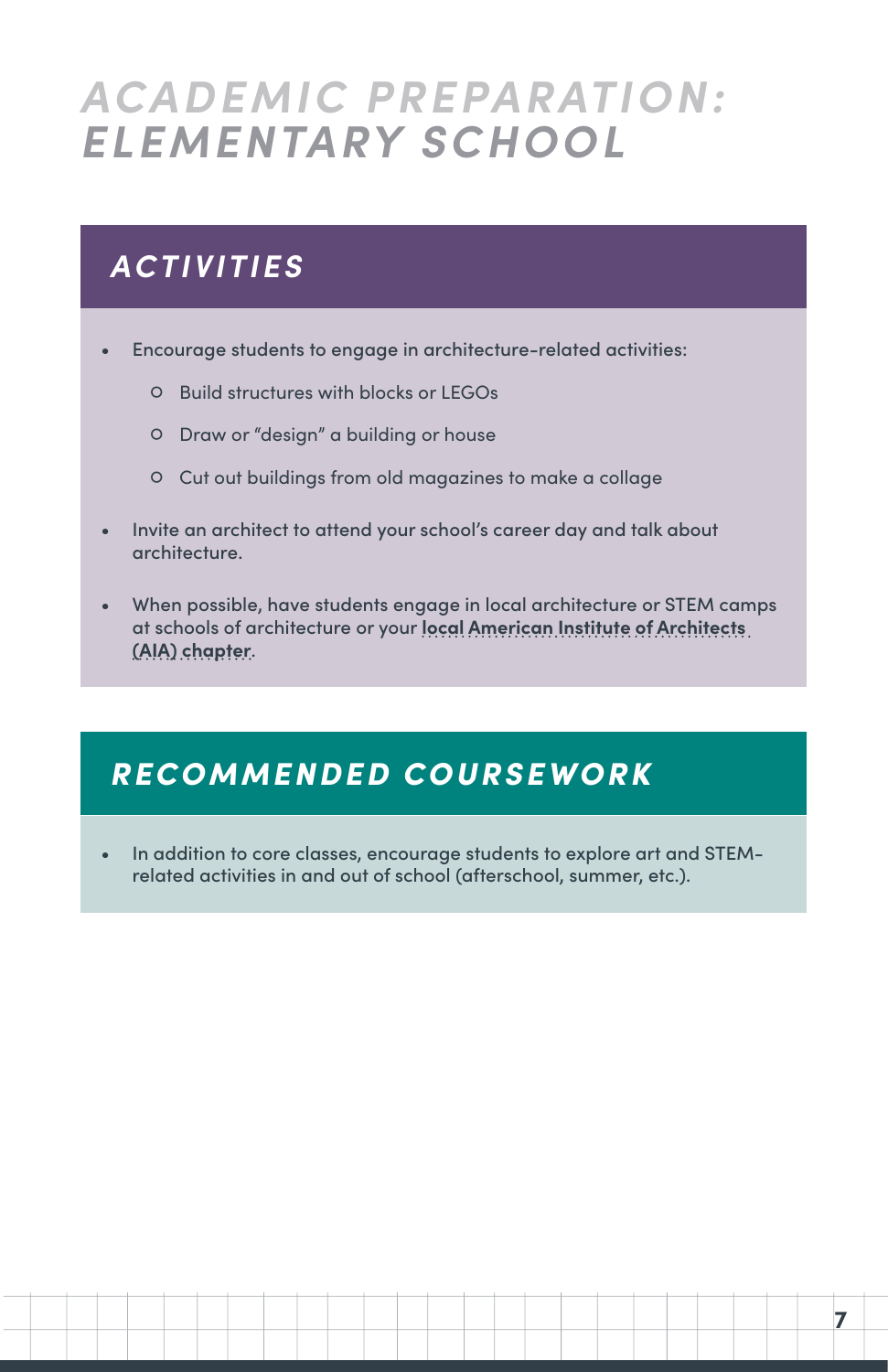### *ACADEMIC PREPARATION: MIDDLE SCHOOL*

#### *ACTIVITIES*

- Explore architecture with your students by following the **[Study Architecture](https://studyarchitecture.com/blog/resources/study-architecture-at-home/)  [American Houses Lesson Plan](https://studyarchitecture.com/blog/resources/study-architecture-at-home/)** and **[AIA K-12 Initiatives](https://www.aia.org/resources/154816-k-12-initiatives)**.
- Invite an architect to guide architecture-related activities in the classroom focused on understanding architectural spaces and structural principles based on problem-solving.
- Encourage students to participate in an architecture career exploration program, if available at your school.

#### *RECOMMENDED COURSEWORK*

- Students can take core classes with an emphasis on college-readiness.
- If possible, encourage students to take Pre-Algebra and/or Algebra I or the equivalent by the end of eighth grade.
- Art classes that would benefit students interested in architecture include sketching, painting, photography, etc. These courses can help sharpen their presentation skills.
- If your school offers Pre-AP courses, these are also excellent opportunities for students.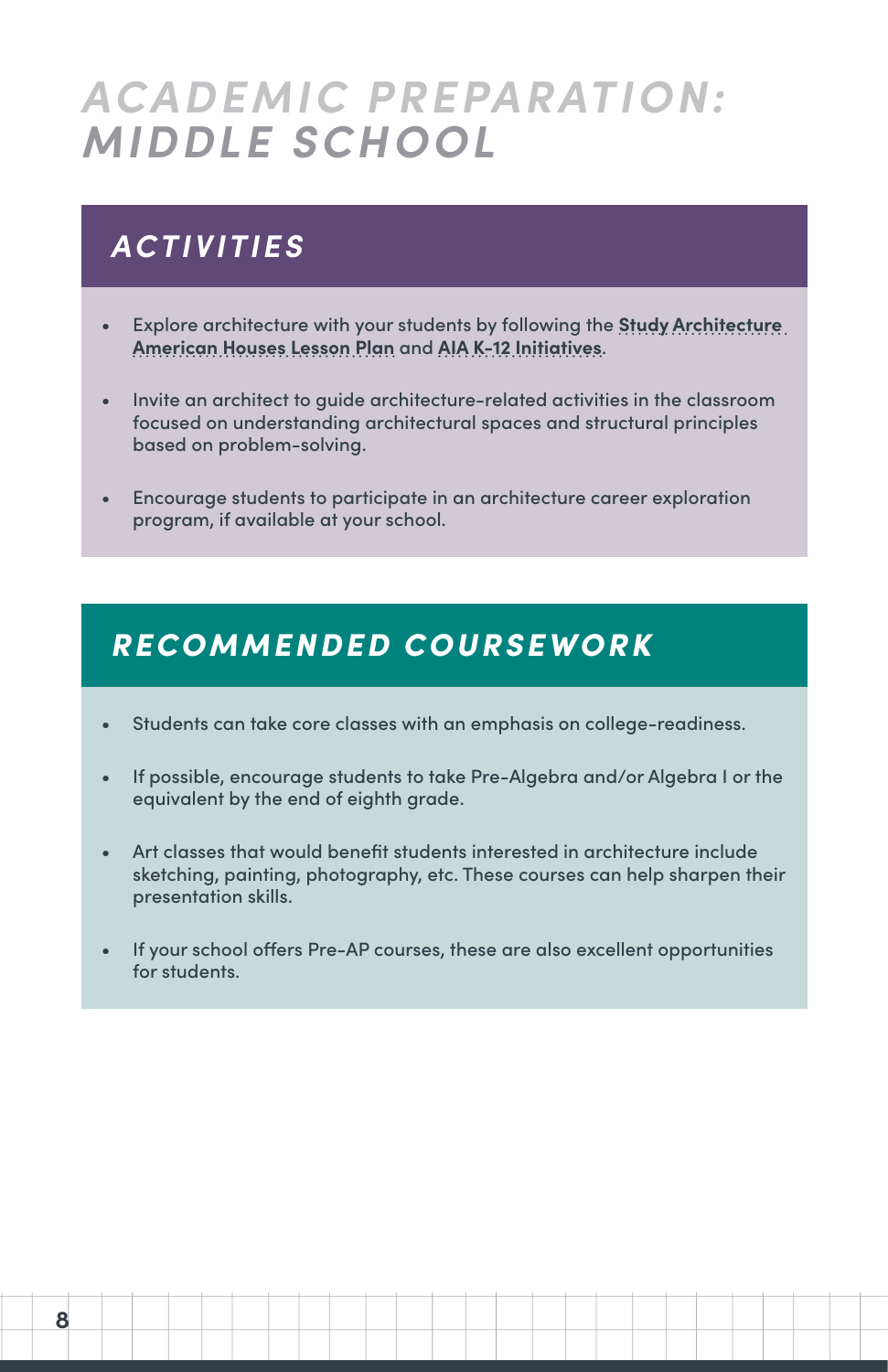### *ACADEMIC PREPARATION: HIGH SCHOOL*

#### *ACTIVITIES*

- Encourage students to start building their design portfolios early.
- Encourage students to shadow an architect for a few days and/or visit a local architecture firm. For assistance, contact your local **[AIA Chapter](https://www.aia.org/find-chapter)**.
- Students can jump-start their architecture education by joining the American Institute of Architecture Students (AIAS) as a **[high school member](http://www.aias.org/studyarchitecture)**.
- Explore architecture specific scholarships at the **[AIAS site](http://www.aias.org/career/scholarships/)** and the **[Architects Foundation site](https://architectsfoundation.org/what-we-do/architecture-scholarships/)**.
- Invite students to attend architecture/design college fairs. (For a list of nationwide events, go to "**[Helpful Resources](#page-17-0)**.")

#### *RECOMMENDED COURSEWORK*

- Besides core classes, high school students should take electives like:
	-
	-
	- **○** Drafting/technical drawing\*
	- **○** Studio Art\* **○** Drafting/technical drawing\*
	- **○** Photography\* **○** 3-D modeling\*
- Students can also enroll in the following architecture-related AP courses:
	-
	- **○** AP Art History\* **○** AP 3-D Art and Design\*
	- **○** AP 2-D Art and Design\* **○** AP Drawing\*
- - **○** Drafting/technical drawing\*
- 
- Or even consider a Career and Technical Education (CTE) Pathway:
	- **○** Architecture (non-construction)
- **○** Architecture and engineering (non-construction)

*\*If your school does not offer these course options, check the virtual public school in your state or dual-enrollment options at a local higher education institution.*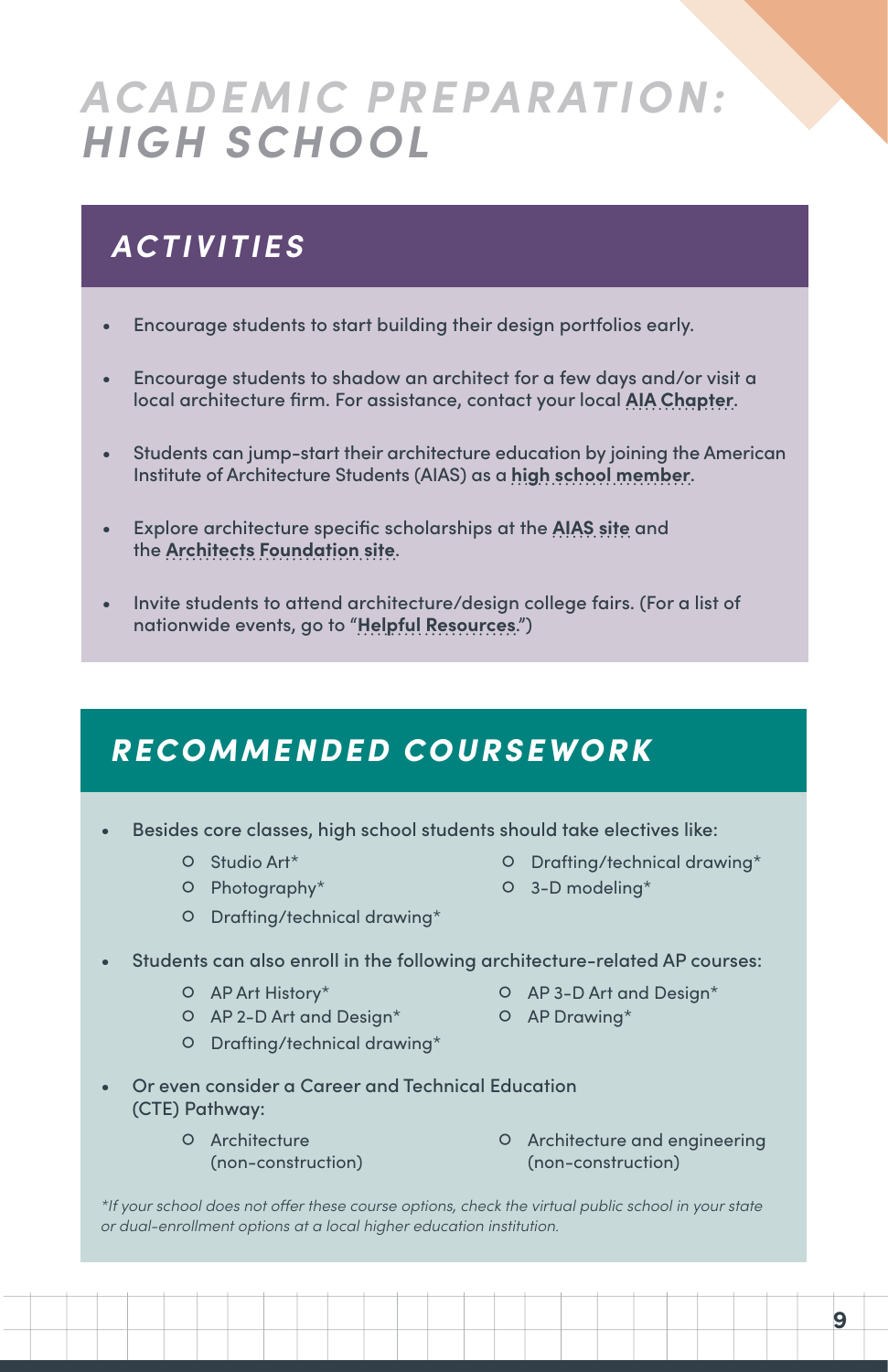# <span id="page-9-0"></span>*CHOOSING THE RIGHT DEGREE*

#### *UNDERSTANDING THE IMPORTANCE OF ACCREDITATION*

To become an architect, a student will need to meet the specific education requirements set by the licensing board in the state or territory where they plan to practice. There are **[55](https://www.ncarb.org/get-licensed/state-licensing-boards)  [architectural licensing boards](https://www.ncarb.org/get-licensed/state-licensing-boards)** in the U.S., and most require a professional degree in architecture from a program accredited by the National Architectural Accrediting Board (NAAB). All other jurisdictions recognize degrees from NAAB-accredited programs, but do not require one. There are many paths a student can take toward meeting the education requirements no matter who they are or where they live.

#### *ACCREDITED ARCHITECTURE PROGRAMS*

The **[NAAB](http://www.naab.org)** reviews and accredits architecture programs to ensure that schools provide a quality education and teach what students need to know to practice independently. The NAAB accredits the following three degrees, offered at over 130 institutions.

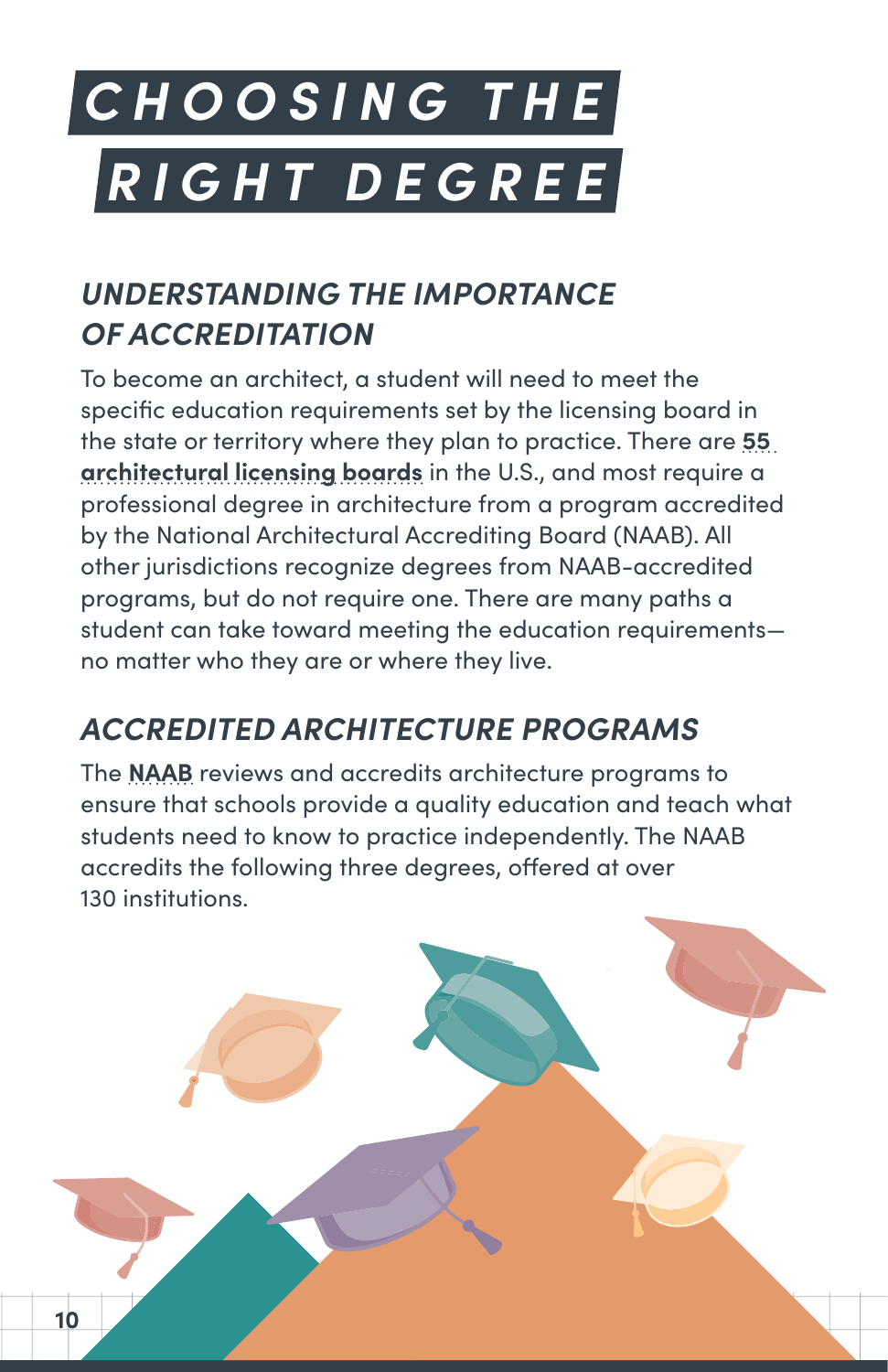Bachelor of Architecture (B.Arch.): This undergraduate degree is typically five years long, and is designed to help students develop a comprehensive knowledge of the discipline of architecture, as well as foundational professional knowledge and a basic understanding of related fields.

- Master of Architecture (M.Arch.): This two- or three-year graduate level degree is designed to help students develop a comprehensive knowledge of the discipline of architecture, as well as foundational professional knowledge and a basic understanding of related fields. The length of an M.Arch. depends on the undergraduate degree of the student. Those with a B.A. or B.S. in Architecture typically follow the 4+2 model, while those with a bachelor's degree outside of architecture follow the 4+3 model.
- Doctor of Architecture (D.Arch.): Much like the M.Arch., this professional, doctorate degree is typically three or four years. Those with a B.A. or B.S. in Architecture follow the 4+3 model, while those with a bachelor's degree outside of architecture follow the 4+4 model.

When researching college options, it is important for students to understand whether or not a program is NAAB-accredited. In many U.S. jurisdictions, a degree from a non-accredited architecture program will require additional schooling (such as an M. Arch. degree) to fulfill the education requirement. Visit the NAAB website for a full list of **[accredited architecture programs](https://www.naab.org/architecture-programs/school-search/)**.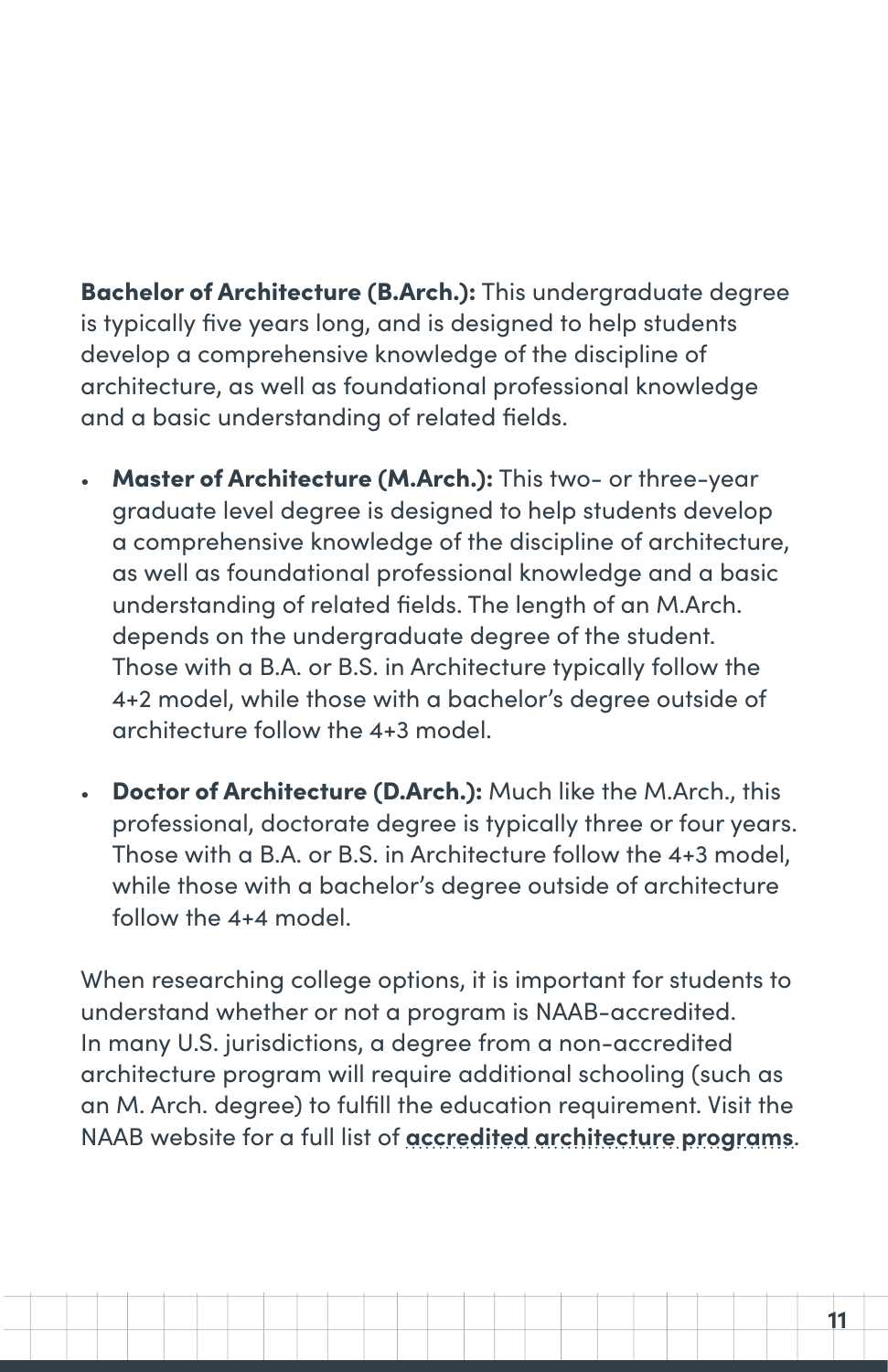#### *INTEGRATED PATH TO ARCHITECTURAL LICENSURE (IPAL)*

Students who are ready to jump-start their career should consider applying for an IPAL option. Offered at over 25 NAABaccredited programs, IPAL enables college students to earn their license shortly after graduation by incorporating professional experience and the licensing exam into the curriculum. Learn more about the **[IPAL option](http://www.ncarb.org/IPAL)**.

#### *OTHER DEGREE TYPES*

There are several other two- or four-year degrees that can help students get started with a career in architecture. Although these options will not satisfy the education requirements set by most licensure boards, they will enable students to work upon graduation, and can set them up to pursue a graduate degree later.

• **Associate degrees (A.A., A.S., A.A.S):** This two-year degree can be an entry point directly into the architecture workforce, or a starting point to gain some foundational skills and transfer to a B.Arch. program. If students are interested in starting with this degree, it is important to ask ahead of time about credit transfer agreements.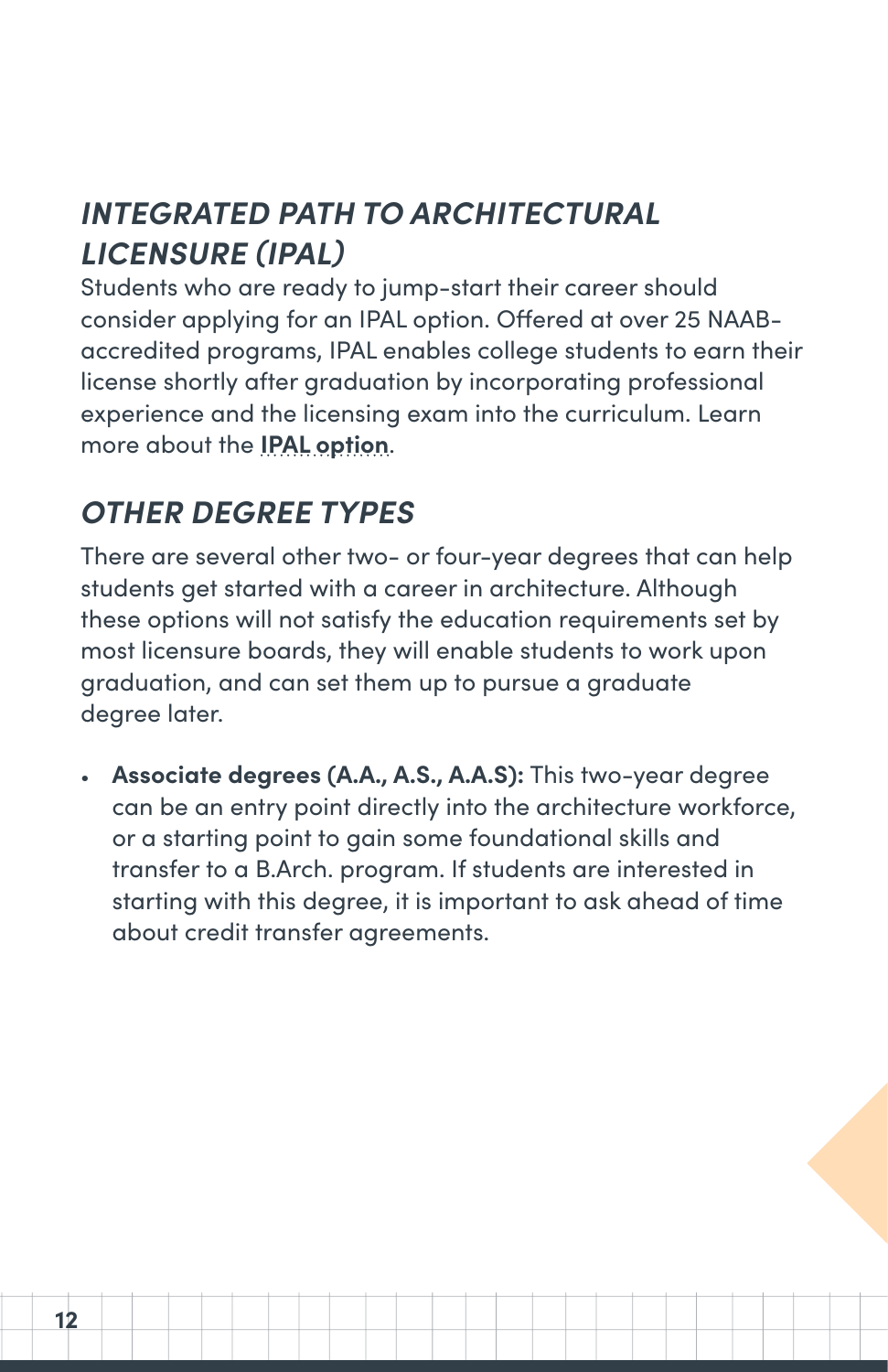- **Bachelor of Arts or Science in Architecture (B.A. or B.S. in Architecture, Architectural Studies, Environmental Design, Architectural Engineering, etc.):** These four-year, preprofessional degrees are a common precursor to the NAABaccredited M.Arch. Students will develop a comprehensive knowledge of the discipline of architecture. If they're unsure about becoming a licensed architect, one of these degrees could still encompass everything they enjoy about design and construction.
- **Master of Science (M.S. in Architecture):** This one-year or two-year graduate level degree is commonly a postprofessional degree, meaning it comes after the completion of a B.Arch. or an M.Arch. It is usually research-focused and predicated on independent inquiry.

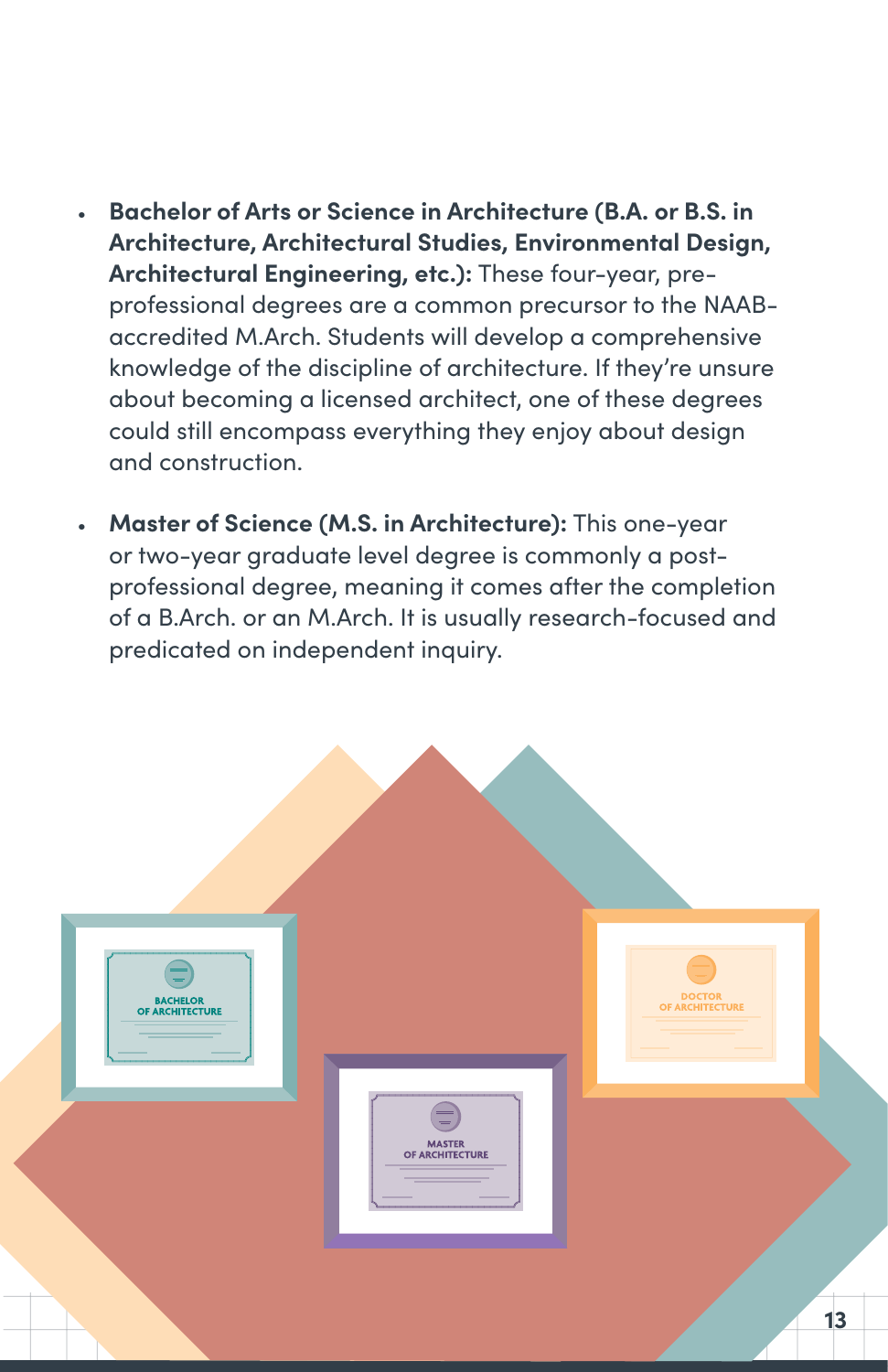### *APPLYING TO*

### *ARCHITECTURE SCHOOL*

Just like any other college or university application, architecture schools typically require a standard application, SAT/ACT scores, letters of recommendation, a personal statement or essay, and official transcripts. Some schools may also request a portfolio and/or an additional essay.

**[StudyArchitecture.com](http://studyarchitecture.com)** features all of the architecture programs in the U.S. and Canada, and can help students narrow down the pool of architecture programs through an interactive quiz. Schools vary in their level of depth and breadth in the areas of art, science, technology, and business. They also have various study abroad programs with differing levels of preparation for licensure.

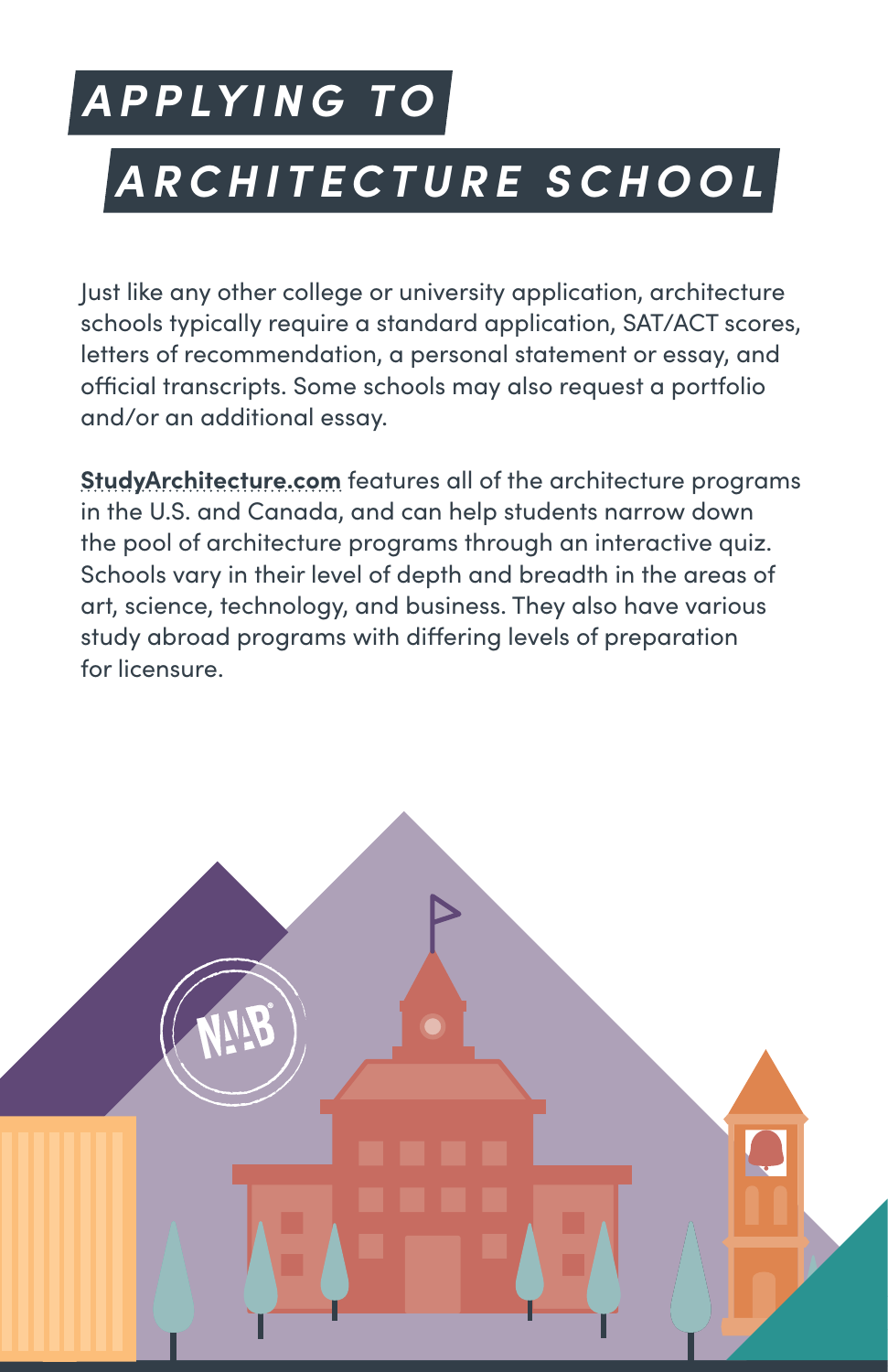When visiting schools, here are a few questions prospective students might want to ask:

- Am I required to submit a portfolio along with my application?
- Are there specific computer and design software requirements?
- How much should I budget for printing and studio materials each semester/quarter?
- Is there a requirement to work in an architecture firm before graduation?
- How does the school make sure students are being nurtured both academically and personally?
- What types of scholarship funds and financial aid packages are available?
- How many architecture-specific credit hours are required to graduate?

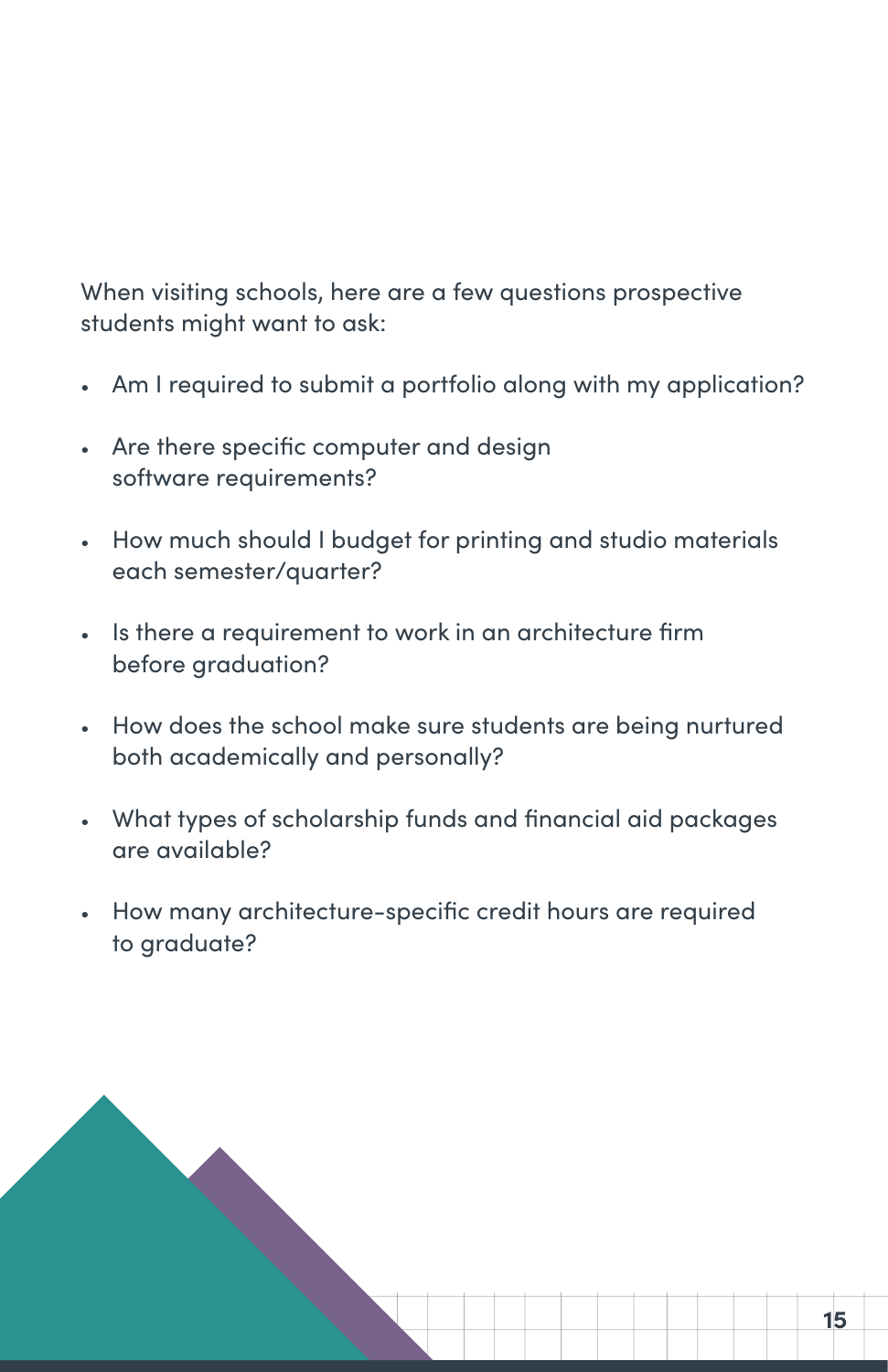## *ESTIMATED COSTS AND SALARY*

The cost of becoming an architect varies based on several factors, including where students attend college, how early they start earning professional experience, and whether their firm provides licensure support.

#### *ARCHITECTURE EDUCATION*

According to the **[2020 ACSA Institutional Data Report](https://www.acsa-arch.org/resources/data-resources/acsa-institutional-data-report-2020/)**, the median tuition per year (excluding fees, room, and meal plans) are as follows:

- Public B.Arch.
	- **○** In-state: \$6,500 \$11,499 | Out-of-state: \$21,500 \$26,499
- Public M.Arch.
	- **○** In-state: \$11,500 \$16,499 | Out-of-state: \$21,500 \$26,499
- Private B.Arch. and M.Arch.: \$41,500 \$46,500

#### *LICENSURE*

The process of becoming a licensed architect is an investment in the future and a way to maximize career opportunities. Several programs offer financial aid, ranging from college scholarships to employer support for examination fees.

Typical costs associated with licensure include:

• NCARB Record fees while gaining work experience: \$270 (for a three-year period)\*

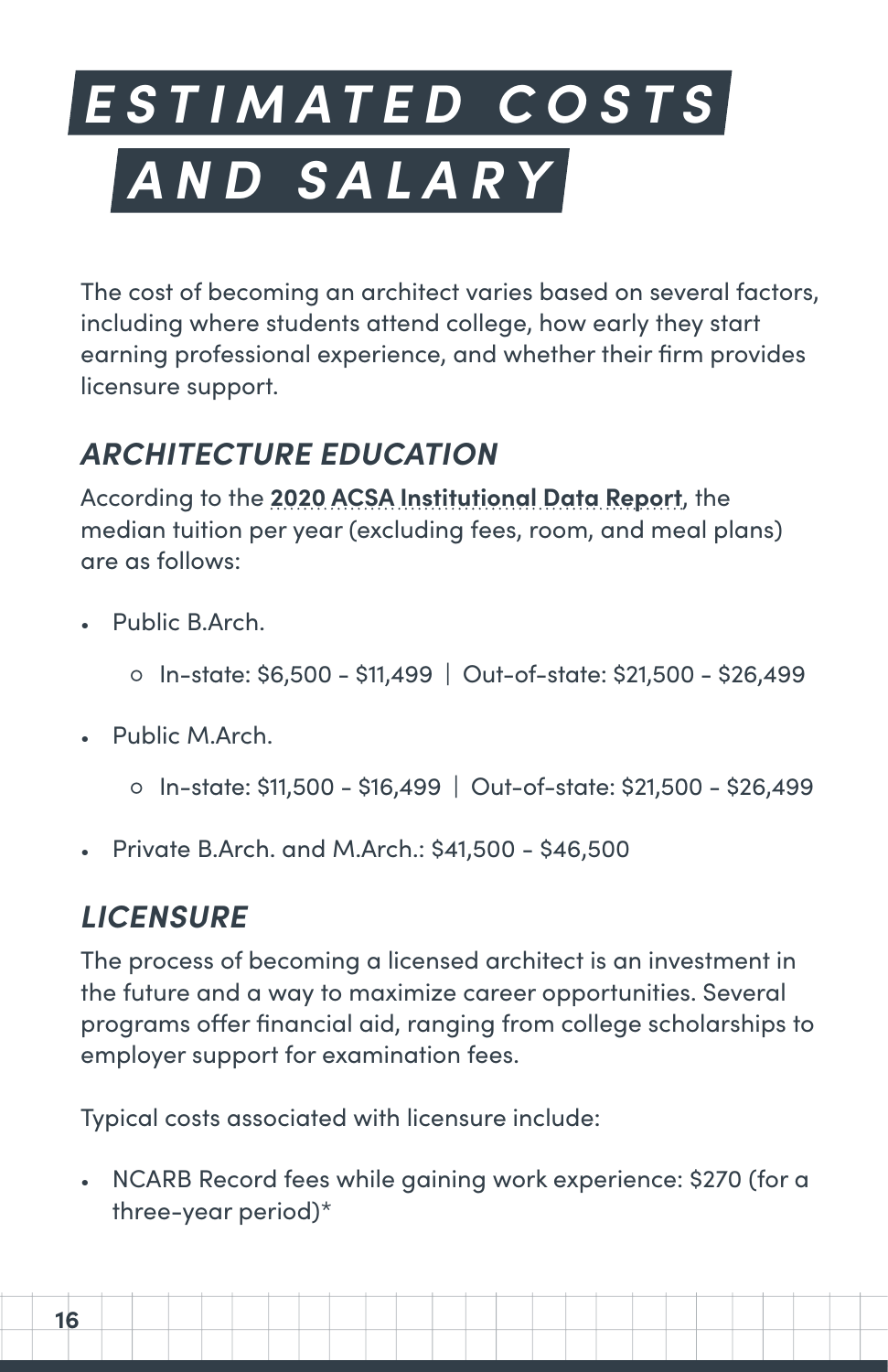- Licensing board exam application fee: \$0-\$377 (range based on licensing board and residency status)
- Architect Registration Examination (ARE): \$1,410 (six divisions)\*
- Licensing board initial registration fee: \$0-\$400 (range based on licensing board and residency status)

*\*Explore current licensure fees on the [NCARB site](https://www.ncarb.org/fees). Keep in mind, individual licensing boards may have additional fees.*

#### *SALARY*

A common question from students is, "How much will I make as an architect?" This answer can vary based on their future position in a firm and where they will practice. In 2019, the median salary for all architects was \$80,750, according to the **[U.S. Bureau of Labor Statistics](https://www.bls.gov/oes/current/oes171011.htm#(2))**. The median salary for recent graduates was \$53,000, according to the **[AIA salary calculator](https://info.aia.org/salary/)**. The AIA salary calculator includes data for full-time architectural staff employees at AIA member firms in the U.S. with three or more architectural staff employees.

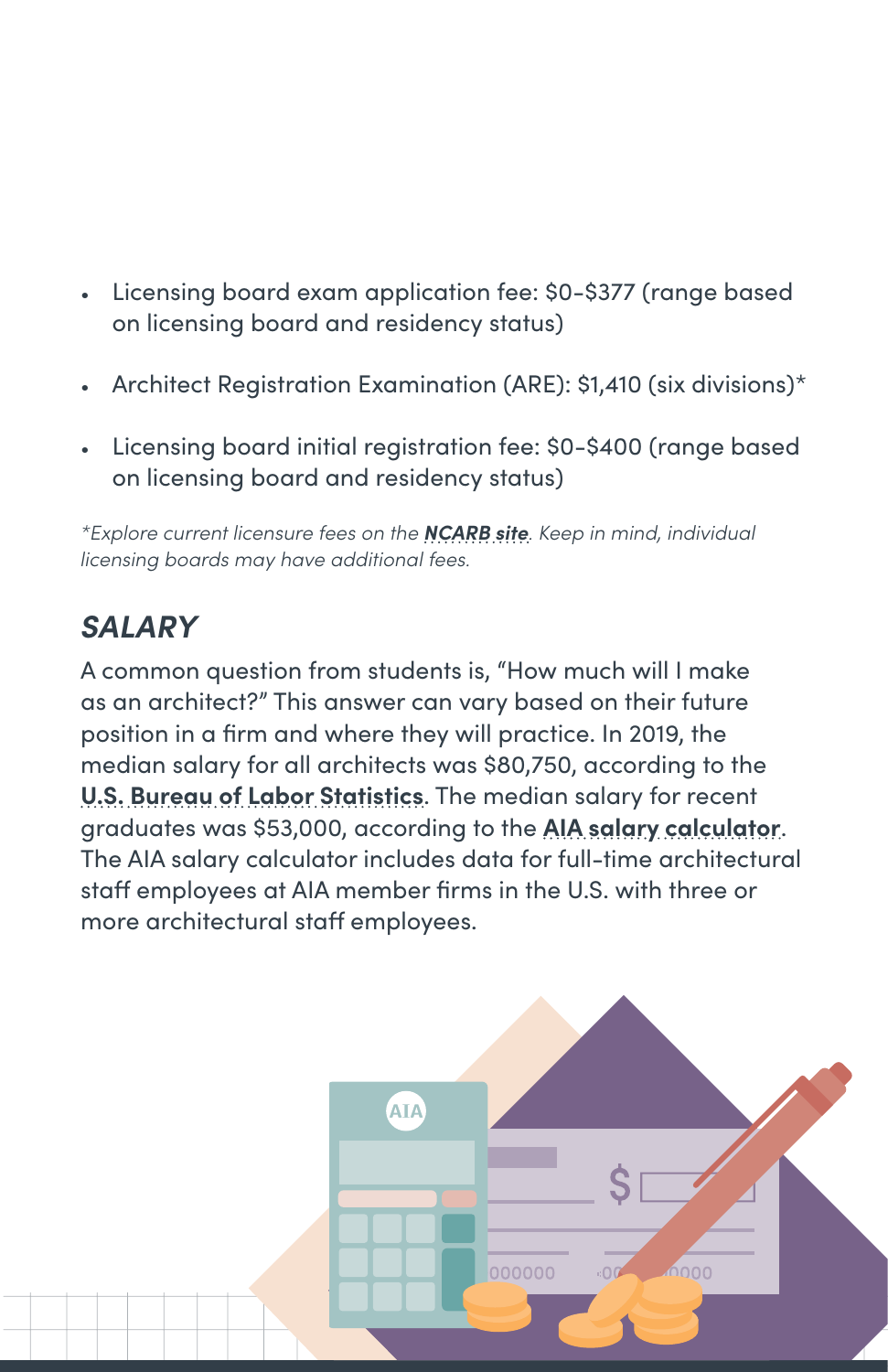## <span id="page-17-0"></span>*HELPFUL RESOURCES*

There are many ways to start exploring the profession. Here are some helpful resources you can share with educators, as well as students interested in pursuing a career in architecture.

- Help students understand the basics of becoming a licensed architect by sharing the information available at **[Destination Architect](http://destinationarchitect.org)**.
- Encourage students of all ages to learn more about the impacts of architecture and engage in design thinking activities by exploring the **[AIA K-12 Initiatives](https://www.aia.org/resources/154816-k-12-initiatives)**.
- Invite students to attend architecture/design college fairs. Search through a **[list of events](https://studyarchitecture.com/events/)** around the country.
- Recommend that students participate in **[summer programs](https://studyarchitecture.com/blog/featured/2020-summer-architecture-programs/)** as a great way to test drive an architecture education. Middle and high school students can apply to NOMA's summer camp, **[Project Pipeline.](https://www.noma.net/project-pipeline)**
- Guide students as they research **[architecture schools](https://studyarchitecture.com/)** and scholarships.
	- **○** Begin exploring this list of **[NAAB-accredited](https://www.naab.org/architecture-programs/)  [programs](https://www.naab.org/architecture-programs/)** with students interested in studying and practicing architecture.
	- **○** Information about scholarships can be found on the **[AIAS](http://www.aias.org/career/scholarships/)  [site](http://www.aias.org/career/scholarships/)** or the **[Architects Foundation](https://architectsfoundation.org/what-we-do/architecture-scholarships/)** site.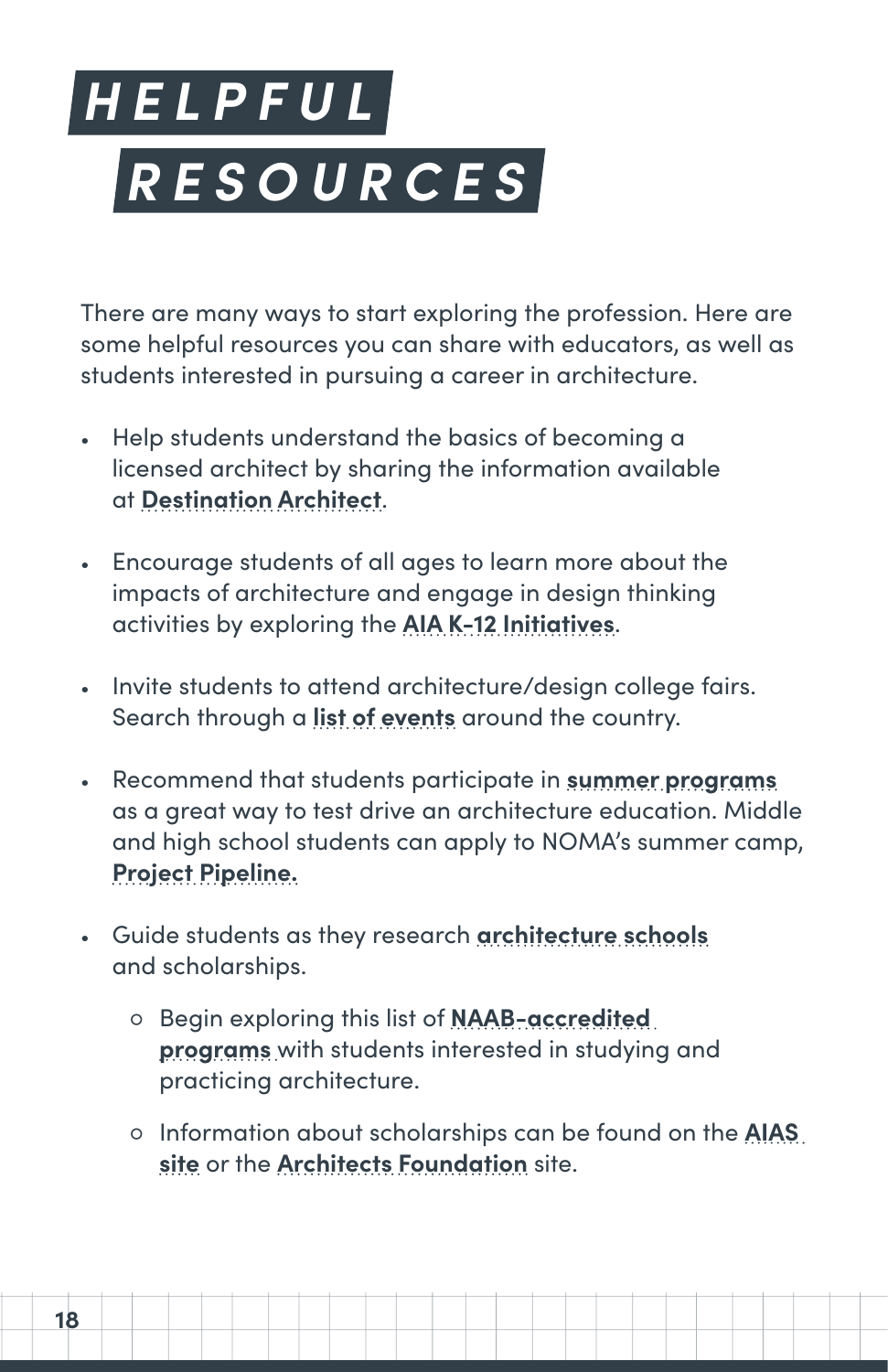- **○** Connect with local architects to coordinate classroom or firm visits by contacting your **[local AIA chapter](https://www.aia.org/find-chapter)**, or emailing an **[architect licensing advisor](http://www.ncarb.org/findmyadvisor)** in your state.
- High school students can jump-start their architecture education by joining the AIAS as a **[high school member](http://www.aias.org/studyarchitecture/)**. Reach out to a local college or **[university chapter](http://www.aias.org/)**, or start your own high school chapter by emailing **[vicepresident@aias.org](mailto:vicepresident%40aias.org?subject=)**.
- Additionally, students can engage with culturally relevant organizations in architecture such as the **[American Indian](http://www.aicae.org/)  [Council of Architects and Engineers \(AICAE\)](http://www.aicae.org/)**, **[Asian American](https://www.aaaesc.org/)  [Architects and Engineers Association \(AAa/e\)](https://www.aaaesc.org/)**, **[Society of](http://www.arquitectoschicago.org/)  [Hispanic Professional Architects \(Arquitectos](http://www.arquitectoschicago.org/))**, and **[World](https://worlddeafarchitecture.org/)  [Deaf Architecture \(WDA\)](https://worlddeafarchitecture.org/)**.

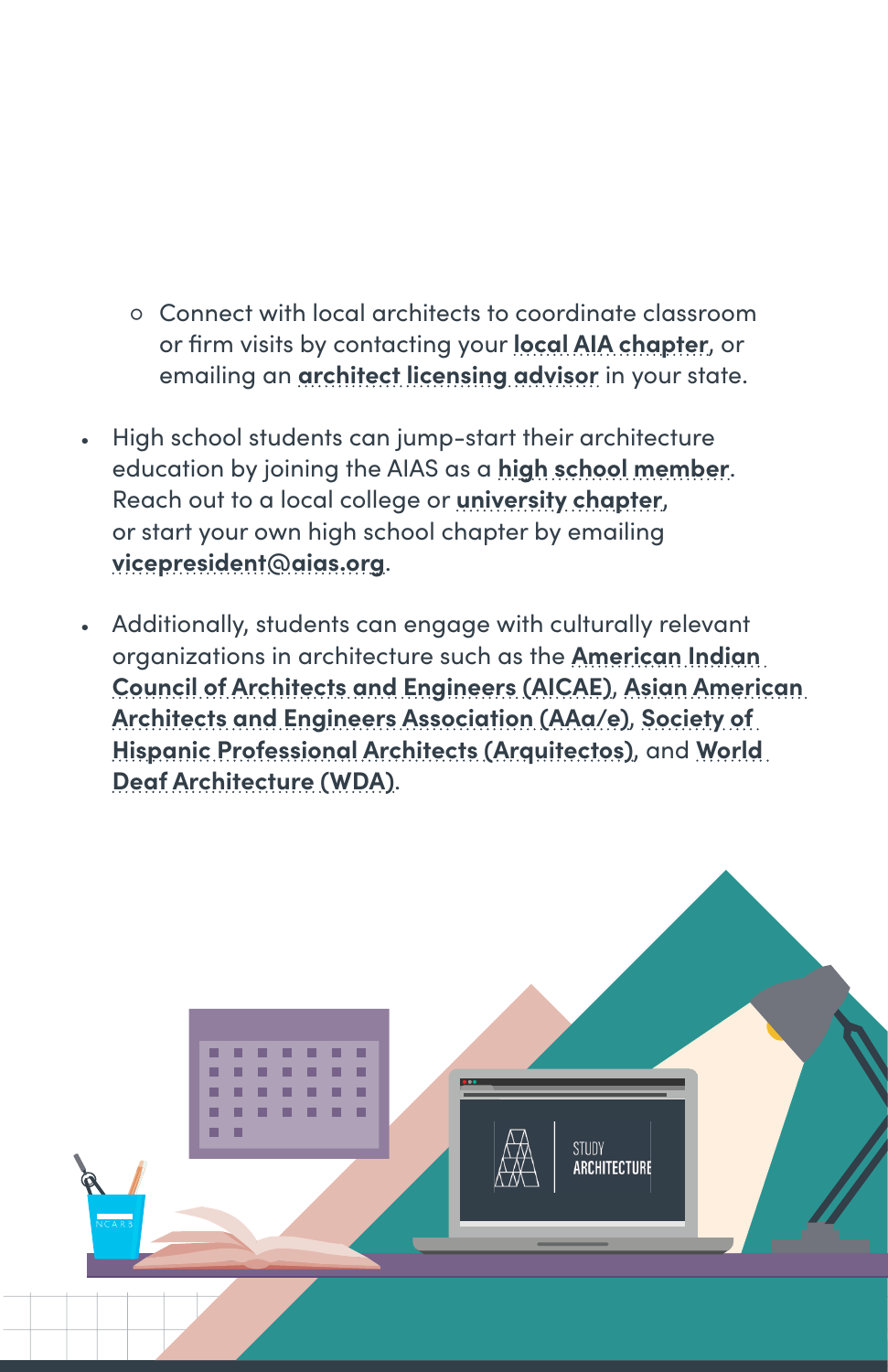## *S T A T E M E N T OF SUPPORT*

This booklet was developed by six key organizations that play an important role in the architecture profession.

- **[The Association of Collegiate Schools of Architecture \(ACSA\)](http://www.acsa-arch.org)**
- **[The American Institute of Architects \(AIA\)](http://aia.org)**
- **[The American Institute of Architecture Students \(AIAS\)](http://www.aias.org)**
- **[The National Architectural Accrediting Board \(NAAB\)](http://www.naab.org)**
- **[The National Council of Architectural Registration](http://ncarb.org)  [Boards \(NCARB\)](http://ncarb.org)**
- **[The National Organization of Minority Architects \(NOMA\)](http://noma.net)**

Collectively, each organization leads the profession and collaborates to support those looking to build a future in the field.

© ACSA, AIA, AIAS, NAAB, NCARB, and NOMA.